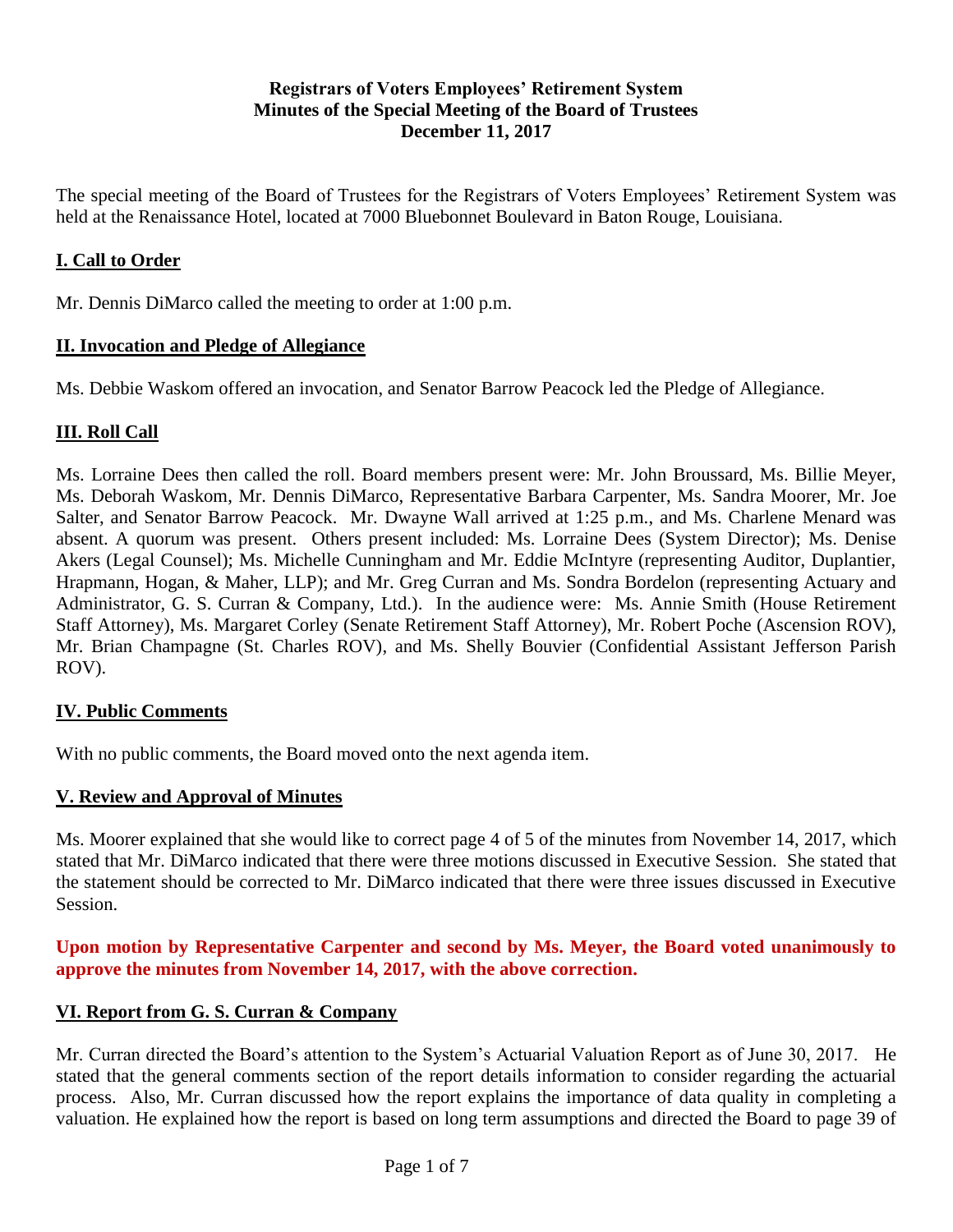the report that details the Actuarial Assumptions. Mr. Curran stated that these assumptions include rate of return, mortality, rates of salary increase, rates of retirement, rates of termination, rates of disability and various other factors which have an impact on the cost of the plan. He also stated that the Valuation Interest Rate used for this report was 6.75% (Net of Investment Expense) which represents a reduction of 0.25% from the 7.00% assumption used in the prior year's valuation.

He stated that COLA's within the plan have not shown a pattern that could be easily valued. Mr. Curran expressed that it was his opinion that the Funding Deposit Account was the best method for funding a COLA for ROVERS. Next, Mr. Curran discussed the many risk factors that a defined benefit pension plan could encounter such as failure to contribute adequate funds to the plan, asset performance risk, and liability risks. He also stated that final average compensation plans are vulnerable to unexpectedly large increases in salary for individual members near retirement. At the bottom of page 5, Mr. Curran discussed the funded ratio which was one numeric measure of risk. He stated that within the funding report the ratio of the Actuarial Value of Assets to the Entry Age Normal Accrued Liability is quoted. Mr. Curran pointed out that the funded ratio was 85.27% as of June 30, 2017. Mr. Curran also discussed the System's sensitivity to investment losses. He stated that the System would expect its actuarially required contribution rate to increase by 0.71% if the System earned 1% less than the assumed rate of return. Mr. Curran explained that a measure of risk related to plan maturity is the ratio of total benefit payments to active payroll. He confirmed that for fiscal 2017 this ratio was 36% versus 27% ten years ago. He stated that for fiscal 2018, the actuarially required contribution rate would increase by 11.71% of payroll for a 1% decrease in the valuation interest rate.

Mr. Dwayne Wall arrived to the meeting at 1:25 p.m.

Mr. Curran reviewed the statutes that affected ROVERS in the 2017 session which included Act 285 and Act 366.

Mr. Curran reviewed the System's rates of return on the total audited assets for 2017. He stated that the market value rate of return was 12.4%. After incorporating the actuarial asset smoothing, the actuarial rate of return for 2017 was 5.7%. Therefore, the plan earned less than the assumed rate of return of 7%. Mr. Curran further explained that this resulted in an actuarial loss, and this shortfall increased the normal cost accrual rate by 0.8950%.

Next, Mr. Curran reviewed the demographic and liability experience of the System during fiscal 2017. He stated that liability experience for the plan was favorable, with salary increases below projected levels. He also noted that deaths were significantly above projected levels. This overall actuarial gain decreased the normal cost accrual rate by 2.7794%.

On page 9, Mr. Curran pointed out that the Employer's Normal Cost Accrual Rate for Fiscal 2017 was 32.7430% versus the Employer's Normal Cost of Accrual Rate for Fiscal 2018 of 32.3816%. He also mentioned that new members to the plan actually reduced the cost by 1.2411%. For Fiscal 2017, he stated that the net direct employer contribution rate was 14.12%. He added that since the Board voted to maintain the employer contribution rate at 22.50%, the System experienced a contribution gain of \$707,537 which was credited to the Funding Deposit Account as of June 30, 2017. Mr. Curran stated that the actuarially required net direct employer contribution rate for Fiscal 2018 is 14.27%, and the actual employer contribution rate is 17% of payroll. He also stated that since the contribution rate for Fiscal 2018 was held at 17% by the Board, any surplus collected during the fiscal year would be credited to the Funding Deposit Account. He confirmed that the Funding Deposit Account was used to offset employer contributions, lower employer contributions or to pay Cost of Living Increases (COLA's). Mr. Curran further stated that the minimum recommended net direct employer contribution rate was 14.25% for Fiscal 2019. For Fiscal 2019, the Board will have the ability to set the net direct employer contribution at any point between the minimum recommended employer contribution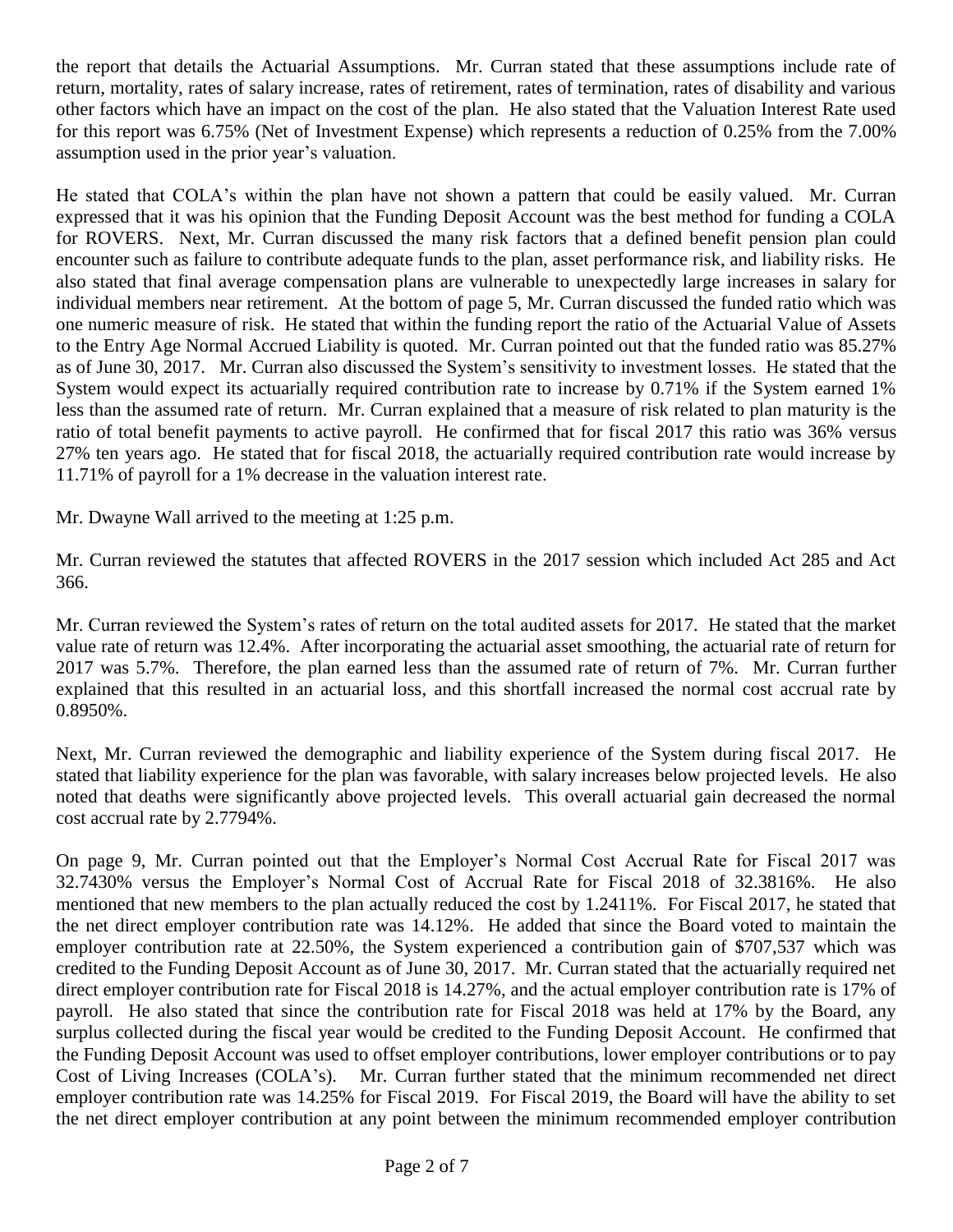rate of 14.25% and 17.25%. This will be further discussed after PRSAC meets and approves an actuarial valuation report.

Next, Mr. Curran informed the Board that the System would need to receive the maximum amount, or 0.0625%, of the ad valorem taxes available to the System in fiscal 2018.

Regarding COLA's, Mr. Curran explained that the Board is allowed to grant cost of living increases of 3% of each retiree's original benefit. This benefit is only applied to those members who have been retired for at least two years. Also, Mr. Curran explained that the statutes provide for an additional cost of living increase for retirees over the age of 65 equal to 2% of the original benefit. He further stated that statutory requirements provide that such COLA's may be paid only when the System has investment earnings above the valuation interest rate or when sufficient funds are available in the Funding Deposit Account. Since the System's actuarial rate of return was below the valuation interest rate of 7% for Fiscal 2017, it did not earn excess interest. Therefore, the Board may only authorize the granting of a COLA by releasing sufficient funds from the Funding Deposit Account.

Ms. Moorer asked for clarification on the uses of the Funding Deposit Account. Mr. Curran stated it is the most conservative approach to paying for a COLA since it involves collecting the money before granting the COLA. He also discussed the other uses of the Funding Deposit Account.

Mr. Curran then directed the Board to review Exhibit I on page 18. He pointed out the Net Direct Employer Actuarially Required Contribution in the amount of \$2,028,016 which he stated needs to be collected in Fiscal 2018. On page 24, Mr. Curran pointed out the Funding Deposit Account Balance as of June 30, 2017, was \$2,920,894 and would likely increase in 2018 since the Board set the rate higher than the minimum.

Ms. Dees stated that Mr. Curran had been discussing the employer contribution, and she wanted the Board to be aware that they have the ability to increase the employee contribution rate which is currently at 7%.

Ms. Moorer asked Mr. Curran if the Board should reduce the employer portion this year since expenses were at 14.25%, and there was an excess in the Funding Deposit Account. Mr. Curran explained that the Board certainly has the right to reduce that rate; however, the reason to hold the rate at some level above 14.25% was to fund the Funding Deposit Account which acts as a "rainy day" tool and not just to pay COLA's.

#### **Upon motion by Ms. Moorer and second by Ms. Waskom, the Board voted unanimously to approve the actuarial valuation report for June 30, 2017, as presented.**

Mr. Broussard asked the Board if anyone required actuarial education for continuing education requirements. Ms. Dees stated that all Board members were up to date on their minimum requirements.

**Upon motion by Mr. Broussard and second by Ms. Waskom, the Board voted unanimously to approve the credit of one hour of actuarial education to all Board members in attendance at today's meeting. The Board members present were: Mr. John Broussard, Ms. Billie Meyer, Ms. Deborah Waskom, Mr. Dennis DiMarco, Representative Barbara Carpenter, Ms. Sandra Moorer, Mr. Joe Salter, Mr. Dwayne Wall, and Senator Barrow Peacock.** 

Mr. Curran stated that the GASB 67 numbers had been completed and provided to the System's auditors, and the findings in the report are based on data through June 30, 2017.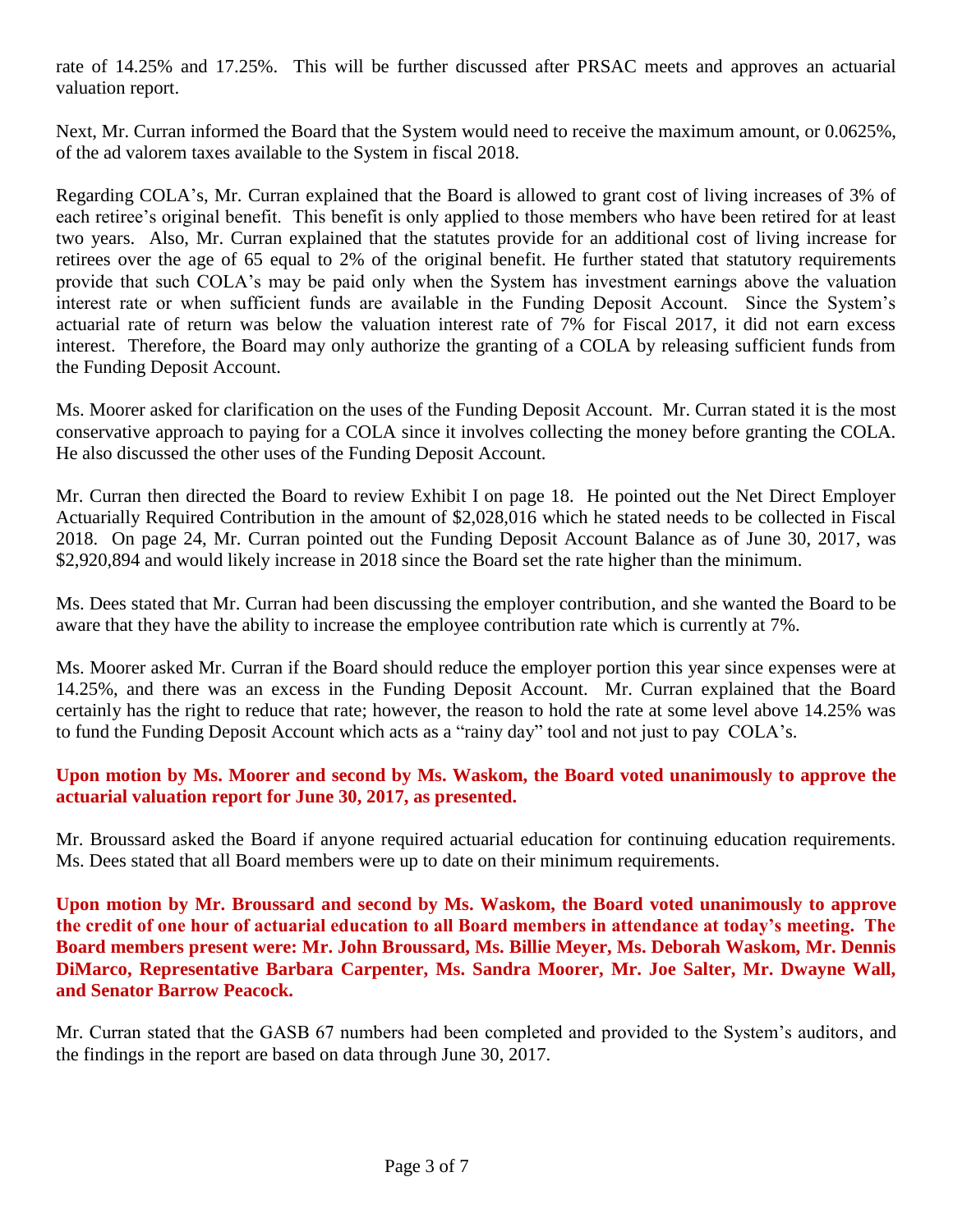Next, Mr. Curran stated that the System has the legal right to provide a COLA. He stated that Ms. Akers had also reviewed the statute, and the Funding Deposit Account gives the Board the ability to pay a COLA. He confirmed there are two options for paying a COLA in this System. He confirmed that the first statute allows a 3% COLA to be granted to retirees who have been retired for at least two years. He also stated that a second statute allows a 2% COLA to be granted to retirees 65 years of age or older who have been retired for at least one year. There is also a catch up COLA, but further research would be required to make sure the correct data was available.

Ms. Dees confirmed that it has been longer than ten years since the last COLA was granted. Mr. Curran stated that once a COLA is granted another COLA could not be approved for three years unless the funding comes from the Funding Deposit Account. Legally, Ms. Akers and Mr. Curran stated that the law allows up to those percentages stated; however, it could certainly be lower. Since inflation has been low for the past ten years, Mr. Broussard stated that to his knowledge most Systems have not granted the maximum percentage allowed by the statute.

#### **Upon motion by Ms. Waskom and second by Ms. Meyer, the Board voted unanimously to approve a 2% COLA under R.S. 11:2073 for retirees who have been retired for two years effective January 1, 2018, taken from Funding Deposit Account and pending approval of the legislative auditor.**

Senator Peacock asked when the next COLA could be granted if this COLA is effective for January 1, 2018. Mr. Curran stated that there is a three year waiting period before issuing another COLA, so Fiscal 2021 would be the next available time for a COLA to be granted.

Due to Representative Carpenter needing to leave prior to 4:00 p.m., Mr. DiMarco requested to move up agenda item VIII, Executive Session regarding the discussion of Director Candidates.

#### **Upon motion by Mr. Wall and second by Ms. Waskom, the Board voted unanimously to begin Executive Session at 2:24 p.m.**

**Upon motion by Mr. Broussard and second by Mr. Salter, the Board voted unanimously to exit Executive Session at 2:54 p.m.**

#### **Upon motion by Mr. Broussard and second by Senator Peacock, the Board voted unanimously to amend the agenda to include the item of discussion of the office relocation to Baton Rouge and the salary benefit structure of a new Director.**

After Discussion among the Board, it was decided that during the January 2018 meeting the proposed budget which should include the salary for a full time Director, a full time or part-time employee, costs for office space, and any additional operating expenses will be presented and discussed.

Representative Carpenter left the meeting at 2:58 p.m.

# **VII. Report from Duplantier, Hrapmann, Hogan, & Maher, L.L.P.**

Ms. Cunningham presented the financial statement and compliance audit report for Registrars of Voters Employees' Retirement System (ROVERS) for the year ending on June 30, 2017. On page 2 and 3, she covered the management's and auditor's responsibilities. Ms. Cunningham stated that ROVERS received an unmodified opinion. There was nothing that they couldn't audit, and there was nothing that they were asked not to audit. She stated that the System's financial statements were materially stated and had no significant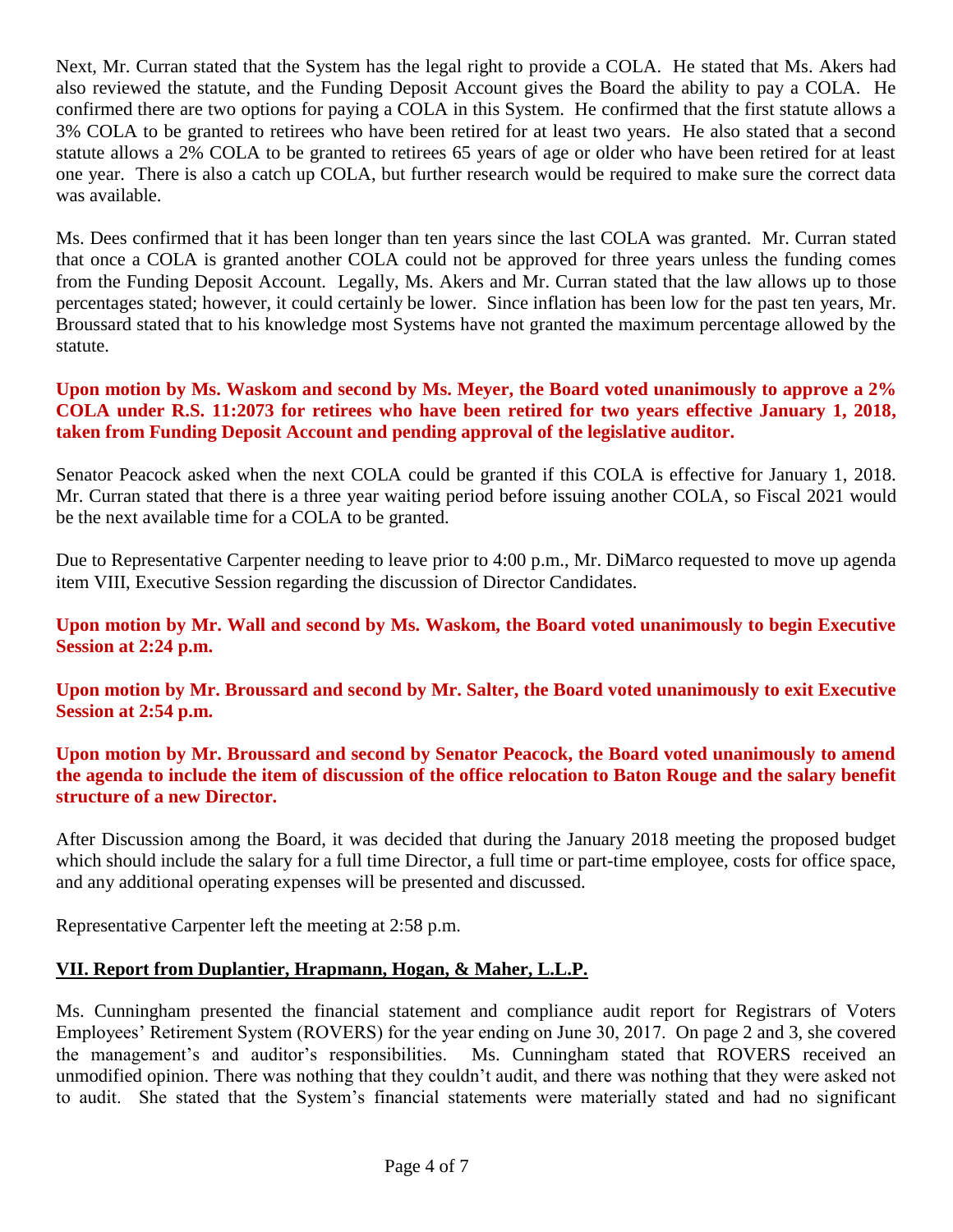deficiencies or material weaknesses of internal controls. She added that there were no material violations of laws and regulations and no non-compliance found in testing the credit card purchases.

Ms. Cunningham reviewed the emphasis of matter paragraph which puts emphasis on a topic that the auditor wants the reader to be aware of and in this case it was the Total Pension Liability. She noted that the number is now included in the footnotes. She confirmed that the Total Pension Liability was based on actuarial assumptions totaling \$112,607,600 as of June 30, 2017.

On page 10 of the report, Ms. Cunningham confirmed that there were no uncorrected misstatements, no difficulties encountered in performing the audit, no disagreements with management and that a management representation letter dated December 8, 2017, had been obtained by her firm. Also, she stated that there was no management letter for the year ended June 30, 2017.

Next, Ms. Cunningham reviewed the Condensed Comparative Statement of Fiduciary Net Position (balance sheet) which showed that the System's total assets as of June 30, 2017, were \$91,100,953 versus \$80,823,259 as of June 30, 2016. She added that the Members' Supplemental Savings Trust Fund had total assets of \$1,051,657; there was net investment income of \$64,337 but a total decrease of \$53,854 due to \$118,191 of member withdrawals. She stated that since there are no further additions to this fund, it will continue to decrease year after year.

Page 20, Net Pension Liability of Employers, showed information from the last 3 years, including the discount rate used, Expected Real Rates of Return, Money Weighted Rate of Return, Total Pension Liability, Plan Fiduciary Net Position, and the Employers' Net Pension Liability. She noted that the Net Pension Liability as of June 30, 2014, was \$103,598,305 and as of June 30, 2017, it was \$112,607,600.

Mr. McIntyre stated that GASB 67 requires Census Data Testing. He added that they did testing on Bossier Parish, Ascension Parish, Orleans Parish, and the State of Louisiana. Mr. McIntyre stated that two instances were found in Ascension Parish in which the employees' hire dates per their personnel files did not agree with the actuary data. He stated that one member had an additional year of service versus what the employer's records showed as the service for the member. In the other instance, Mr. McIntyre stated that the member was refunded and then was rehired but kept their previous service time prior to the refund without repaying the refund to keep that service credit. Also, he noted that no findings were noted as a result of their testing for Bossier Parish, Orleans Parish or the State of Louisiana.

Next, Mr. McIntyre discussed the Statewide Agreed Upon Procedures which were new effective June 30, 2017. Regarding the findings of the audit, Mr. McIntyre stated that the System did not have written policies and procedures for budgeting, purchasing, disbursements, receipts, payroll, contracting, travel and expense reimbursement, and ethics. Also, no documentation was noted regarding whether management researched one reconciling item in the amount of \$500 that was greater than six months outstanding. Regarding collections, he stated that there was no written documentation stating that each person responsible for collecting cash was bonded nor was there documentation stating that each person responsible for collecting cash was not also responsible for depositing cash in the bank and recording the related transaction. Furthermore, there was not written documentation that revenue from ad valorem, state revenue sharing, and irregular contributions are being reconciled to the general ledger as well as no written policies regarding whether the System has a process to determine completeness of all collections for each revenue source. He did note that procedures were in place for member and employer contributions, however, these procedure were not written. Then, Mr. McIntyre stated that their findings regarding disbursements demonstrate that the System does not have a purchasing system that separates initiation from approval functions. He also stated that there was no written evidence that expense reimbursements were being approved by someone other than the person claiming the reimbursement. Regarding Payroll, he noted an instance in which there was no written approval for an employee's change in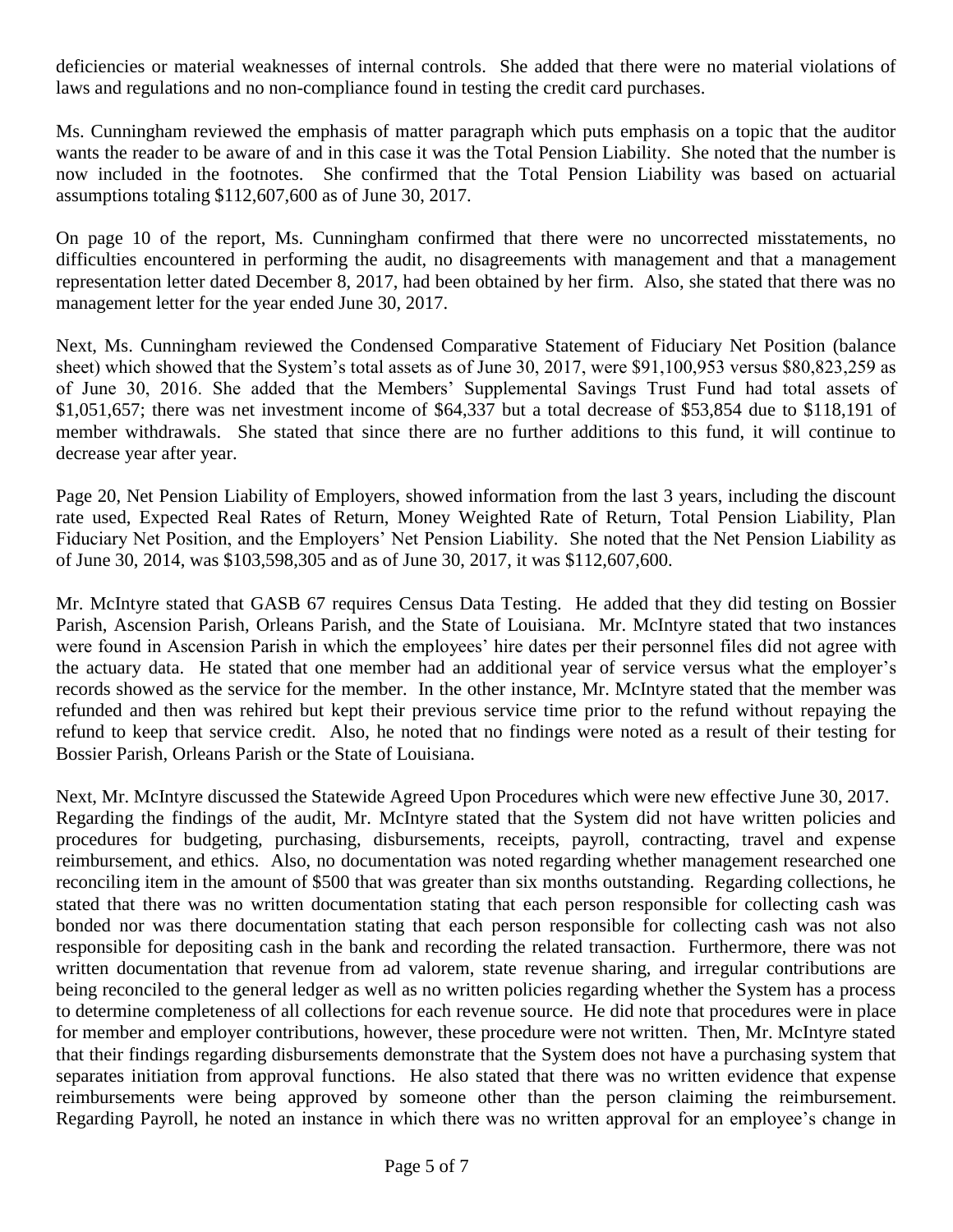pay and no record of attendance or leave for employees. Lastly, he stated that the fraud notice required by R.S. 24:523.1 was not posted in the System's office or on the website. He did note that there were no findings pertaining to the Board, credit cards, contracts, and ethics.

Mr. McIntyre expressed that having written policies and procedures was extremely important especially if there were a new Director hired.

Ms. Dees reminded the Board that Ms. Akers had drafted a Board Governance Policy Manual and suggested that everyone review the manual prior to the January meeting so that it could be properly discussed and reviewed. Regarding the bank reconciliation for \$500, Ms. Dees stated this was a check that did not get processed and needs to be voided in QuickBooks. She also stated that no one was bonded at this point. Ms. Moorer asked if the System accepted cash. Ms. Dees stated she did not. However, Mr. McIntyre confirmed that checks and ACH transactions were also considered cash. He also stated that other Systems were having issues with bonding as well.

Ms. Moorer asked about the checks and balances the System had in place in order to prevent future errors from occurring where a member would not be properly enrolled. Both Ms. Dees and Mr. Curran stated that the employer/parish was responsible for properly enrolling a member and informing the Director of the member's enrollment into the System. Mr. Curran stated that an updated procedure could be further researched and improvements could be made. Mr. DiMarco asked Mr. McIntyre if any of the findings were material to the audit. Mr. McIntyre confirmed that all findings were not material to the audit.

Mr. DiMarco wanted Mr. McIntyre to confirm that there were no material findings regarding credit cards. Mr. McIntyre confirmed this was correct.

Ms. Moorer asked about increasing the number of employers/parishes to be audited. Mr. McIntyre confirmed that the motion was made after June 30, 2017, so more employers will be added for Fiscal 2018.

Next, Mr. McIntyre discussed in detail the two instances that occurred in Ascension Parish that were noted in the Census Data Testing results. Ms. Akers asked if the Board needed to have these issues corrected. Mr. McIntyre stated that the corrections are typically handled between the System Director and the Parish of the employee.

#### **Upon motion by Mr. Broussard and second by Ms. Waskom, the Board voted unanimously to approve the auditor's report as presented.**

Ms. Waskom left the meeting at 3:58 p.m.

#### **IX. Director's Report**

Ms. Dees informed the Board that the Louisiana Compliance Questionnaire was presented; however, a motion was needed to accept it.

#### **Upon motion by Ms. Meyer and second by Mr. Salter, the Board voted unanimously to approve the Louisiana Compliance Questionnaire.**

Ms. Dees explained to the Board that she sent out a letter to all active members and retirees of the System demonstrating both pros and cons of a possible ROVERS merger. She indicated that all responses, both verbal